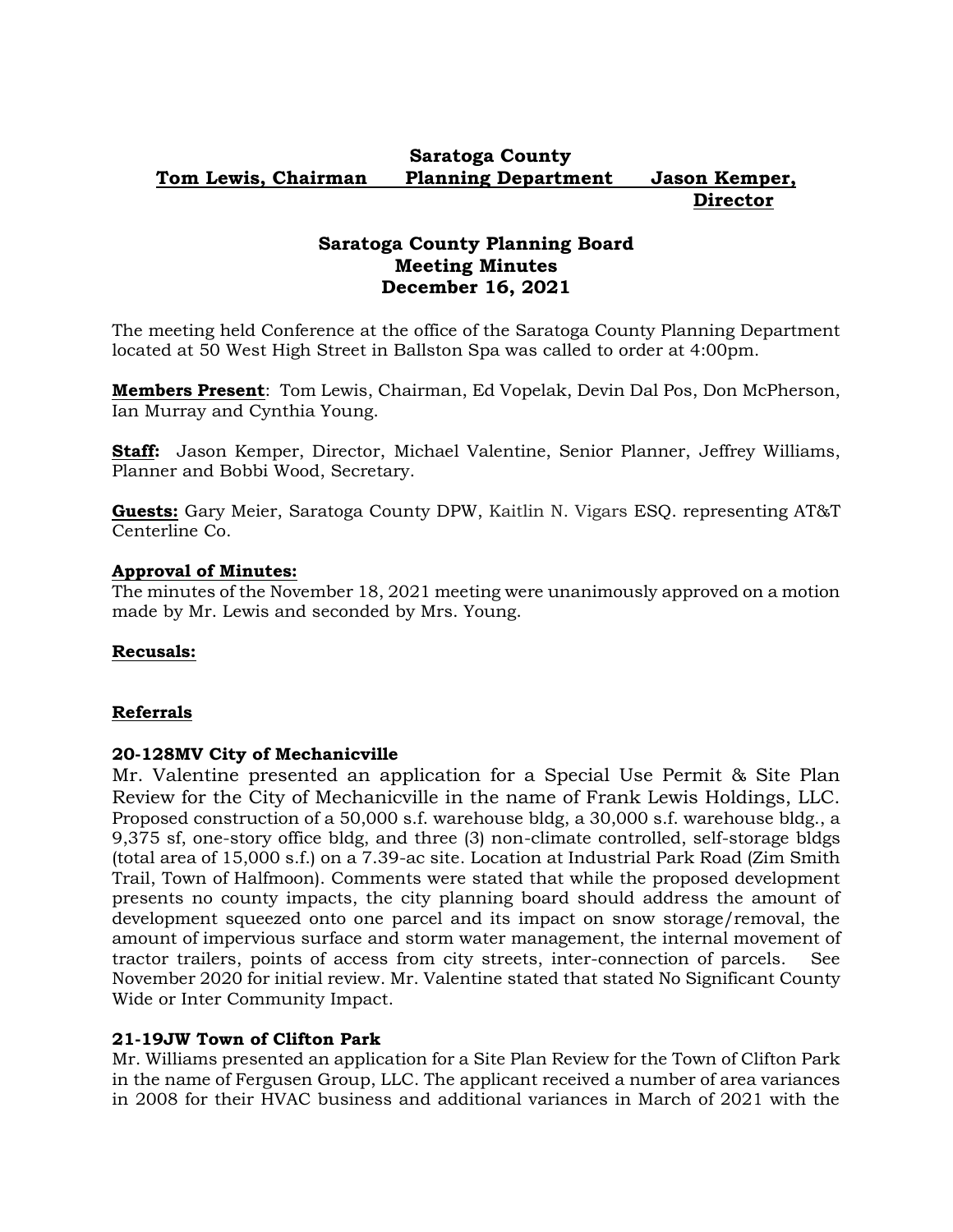purchase of a portion of neighboring land. The applicant now proposes to expand their 2,900 s.f. building's footprint by 3,600 s.f for a total of 6,400 s.f. along with a proposed entrance driveway off of NYS Rt 146. Comments were stated that a NYSDOT work permit and curb cut permit will be required. Mr. Williams stated that No Significant County Wide or Inter Community Impact.

## **21-147MV Town of Moreau**

Mr. Valentine presented an application for Legislative-Moratorium for the Town of Moreau. The Town is proposing a 6-month moratorium on building permits and site plan review or other review of subdivisions of more than 10 residential dwellings located within 1/2 mile of an existing sewer main in the Town of Moreau. Mr. Valentine recommended Approval.

## **21-149JK Town of Clifton Park**

Mr. Kemper presented a Legislative- PDD Amendment application for the Town of Clifton Park in the name of Players Park PDD Amendment. A proposed amendment to the existing PDD to allow and add the use of an indoor/outdoor sports field facility on an 8.02 acre parcel. Located on NYS Rt 146A. Mr. Kemper recommended Approval.

## **21-151JK Town of Clifton Park**

Mr. Kemper presented a Site Plan Review application for the Town of Clifton Park in the name of Rt. 146-Miller Rd Self Storage, Flex Space. A proposal consisting of eleven buildings with a total of 86,000 s.f. of self-storage space and five, 8,000 s.f. buildings of flex space on a 45.18 acre parcel. Located on Miller Road and Rt 146. Mr. Kemper stated that No Significant County Wide or Inter Community Impact.

# **21-152JK Town of Clifton Park**

Mr. Kemper presented a Site Plan Review for the Town of Clifton Park in the name of Luna Park Food Truck. A proposed site plan showing six food truck pads with electric/water/sewer hook-up and outdoor food court area with picnic tables, restrooms, 50 parking spaces, stone dust trail and a gravel access road utilizing an existing curb cut onto Riverview Road via an access easement. Located on Riverview Road & NYS 146. Mr. Kemper stated that No Significant County Wide or Inter Community Impact.

# **21-153JK Town of Clifton Park**

Mr. Kemper presented an application for area variance the Town of Clifton Park in the name of Paulsen Development Ushers Road. Two area variances are being sought to construct a 26,000 s.f. building on a 4.1-acre parcel in the Town's B-1 zone. The Town's B-1 allows the maximum size of a building to be 4,800 s.f. and the maximum building coverage allowed is 12% whereas the proposed 26,000 s.f. building is 14.6%. Located on Usher Road (Northway I-87). Mr. Kemper stated No Significant County Wide or Inter Community Impact.

## **21-154MV City of Saratoga Springs**

Mr. Valentine presented an application for Site Plan Review for the City of Saratoga Springs in the name of Roods & Riddle Real Estate. A modification to a 2013 referral to add an additional seven horse stables within the original expansion area for the existing equestrian hospital. Located on Henning Road (Union Ave/NYS 9P & Northway/I-87). Mr. Valentine stated that No Significant County Wide or Inter Community Impact.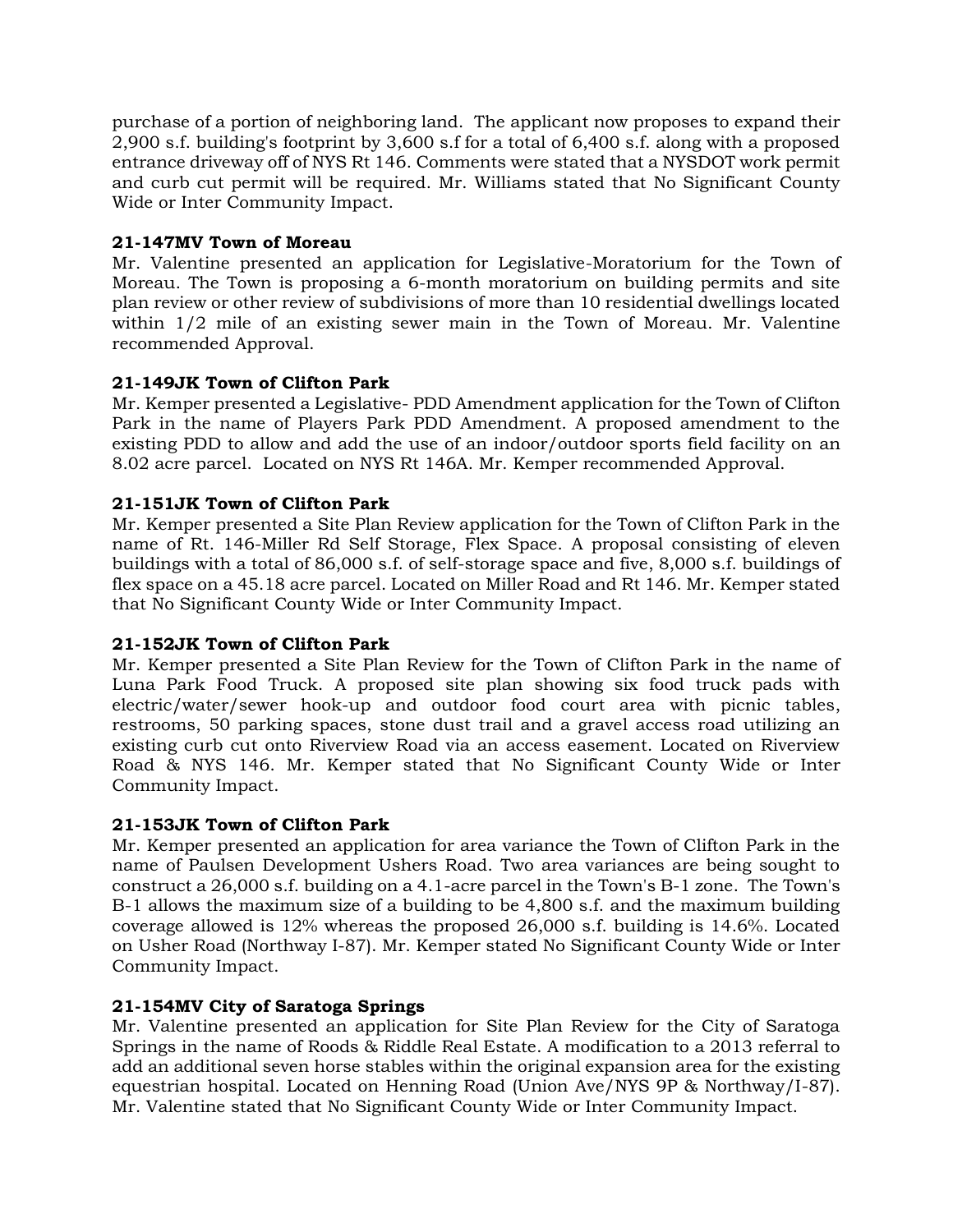## **21-157JK Town of Edinburg**

Mr. Kemper presented an application for a Site Plan Review for the Town of Edinburg in the name of AT&T Centreline Co. A proposal to construct a new 101 ft monopine telecommunication tower on Fraker Mountain adjacent to the County's leased Emergency Services tower. Located on Military Road (County leased area for the emergency services tower). Mr. Kemper stated that the project itself is not referable under GML 239lmn but as advisory opinion of the Saratoga county board is to reiterate the comments and concerns emphasized in a November 8, 2021 letter sent to the applicant from Michael Hartnett the County Attorney.

#### **21-158MV City of Saratoga**

Mr. Valentine presented an application for an Area Variance for the City of Saratoga Springs in the name of Lash Blvd. A proposal to construct a 48" x 72" freestanding, internally lit LED sign at its entrance off South Broadway in the City's T-5 zoning district. Located on Lash Blvd. South Broadway/US Rt 9. Mr. Valentine stated that stated No Significant County Wide or Inter Community Impact.

#### **21-159MV City of Saratoga Springs**

Mr. Valentine presented an application for a Use Variance for the City Of Saratoga Springs in the name of 69 Caroline Street. A proposal to allow an educational & community workshop use to be operated from the former Children's Museum in the City's Urban/Residential zone. Located on Caroline Street (Lake Ave./NYS Rt 29). Mr. Valentine stated that No Significant County Wide or Inter Community Impact.

## **21-160JW Town of Northumberland**

Mr. Williams presented an application for Special Use permit & Site Plan Review for the Town of Northumberland in the name of Cornell. A proposal to construct an 80 ft x 175 ft barn with indoor riding arena on the existing 76-acre horse farm. Located on Beaver Street (Town of Saratoga & Ag, Dist, #1). Mr. Williams stated that No Significant County Wide or Inter Community Impact.

#### **21-161JW Town of Northumberland**

Mr. Williams presented an application for Special Use Permit & Site Plan Review for the Town of Northumberland in the name of Knotek. A proposal to develop a 48.52 acre parcel into an indoor/outdoor horse riding arena with a proposed, paddocks, barns, parking and a single-family home. Located on Thomas Road (Town of Moreau & Ag. Dist. #1). Mr. Williams stated that No Significant County Wide or Inter Community Impact.

A motion to approve Planning Department recommendations for planning referrals as presented was made by Mr. Lewis and a motion was seconded by Mrs. Young and unanimously approved.

**DISCLAIMER:** Recommendations made by the Saratoga County Planning Board on referrals and subdivisions are based upon the receipt and review of a "full statement of such proposed action" provided directly to SCPB by the municipal referring agency as stated under General Municipal Law Section 239. A determination of action is rendered by the SCPB based upon the completeness and accuracy of information presented by its staff. The SCPB cannot be accountable for a decision rendered through incomplete or inaccurate information received as part of the complete statement.